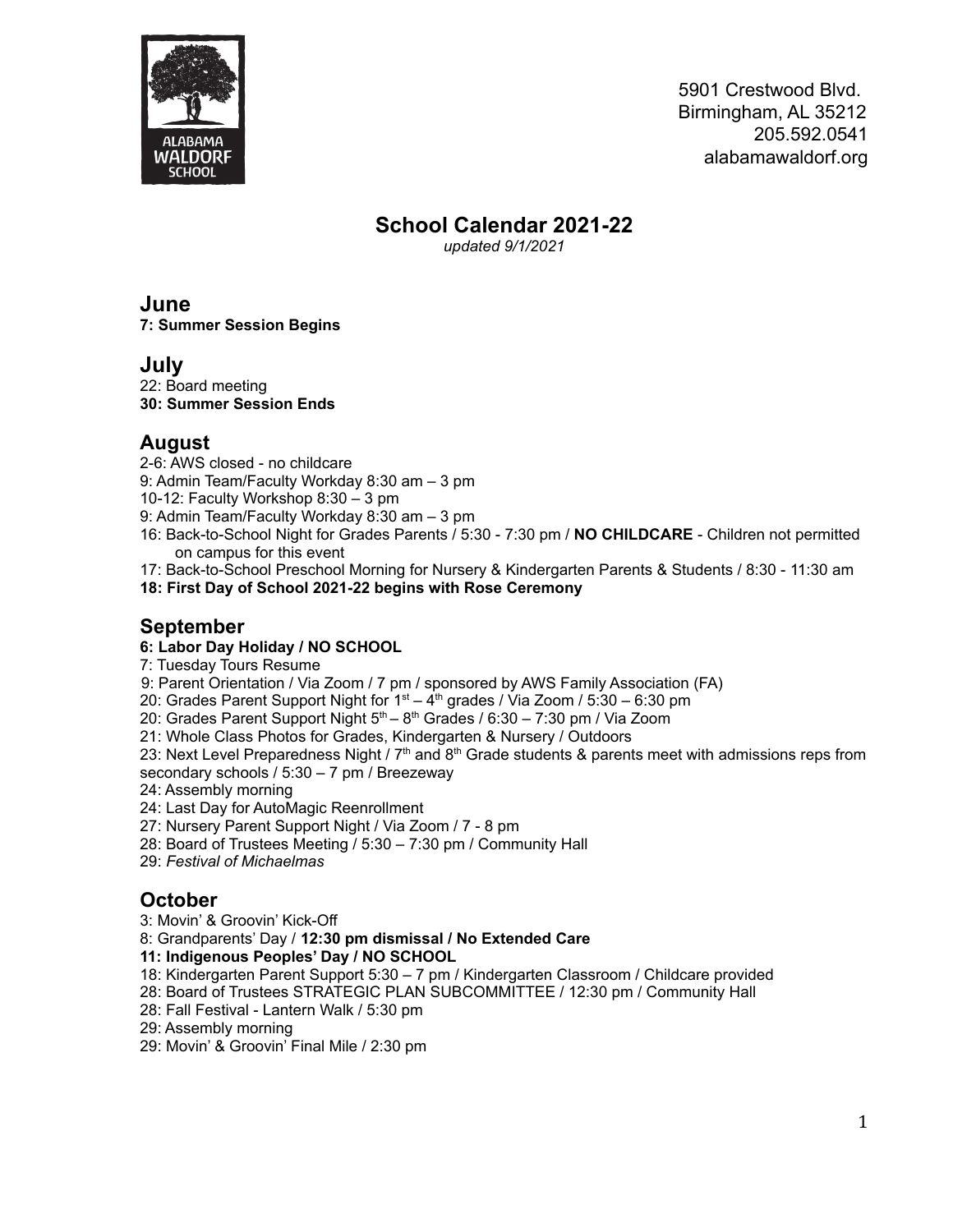

### **November**

- *1: All Souls / All Saints Day*
- **1: Faculty & Staff Workday / NO SCHOOL** childcare ONLY during preschool conferences
- *4: Festival of Diwali*
- 7: Daylight Savings time ends "fall back" an hour
- *11: Festival of Martinmas*
- 18: Board of Trustees Meeting / 5:30 7 pm / Community Hall
- 19: Assembly morning
- **22-26: ENTIRE THANKSGIVING WEEK OFF / NO SCHOOL ALL 5 DAYS**
- 30: Giving Tuesday

### **December**

#### **3: Holiday Faire Set-Up Day / 12:30 pm dismissal / No Extended Care**

- 3: F.A. Meeting (final setup of Holiday Faire) / 12:30 ? / Location TBD
- 4: Winter Festival Holiday Faire and International Bake Sale / 10 am 3 pm / Community Hall *6: St. Nicholas Day*
- 10: 8<sup>th</sup> Grade parents need to have requests for letters of recommendation (for high school admissions) to teachers/office
- 16: Advent Spiral / Kindergarten Garden of Light Festival
- 17: Grades Garden of Light during school day / students & teachers
- **17: Holiday Break begins at 12:30 pm / No Extended Care**

### **January**

- **3: School Resumes for Preschool and Grades**
- **17: Martin Luther King, Jr. Holiday / NO SCHOOL**
- 18: Read-a-Thon Kick-Off
- 20**:** Kindergarten Parent Support Night: Next Level Preparedness "The Bridge from Kindergarten to the Grades" (for enrolled parents) / 5:30 – 7 pm / Kindergarten Classroom / Childcare provided
- 20: Grades Open House (for prospective parents) / 5:30 7 pm / Grades Classrooms & Community Hall / Childcare provided
- 20: Nursery Parent Support Night: Next Level Preparedness "The Bridge from Nursery to the Kindergarten" (for enrolled parents) / 5:30 – 7 pm / Nursery Classroom / Childcare provided
- 27: Board of Trustees SUBCOMMITTEE: NOMINATING Meeting /12:30 pm / Community Hall
- 28: Open Enrollment for 2020-21 begins
- 28: Assembly morning

## **February**

7: Grades Parent Support Night for  $1<sup>st</sup> - 4$ th grades / Grades Classrooms / 5:30 – 6:30 pm / Childcare 7: Grades Parent Support Night 5<sup>th</sup> – 8<sup>th</sup> Grades / 6:30 – 7:30 pm / Grades Classrooms / Childcare Provided

- 18: Read-a-Thon Final Day
- 19: F.A. Meeting 10 am / COMMUNITY WORK DAY 9 am 3 pm
- **21: Presidents' Day Holiday / NO SCHOOL**
- 24: Board of Trustees Meeting / 5:30 7:30 pm / Community Hall (conflict of interest forms)
- 25: Assembly morning: Black History
- *28-March 6: Festival of Maslenitsa*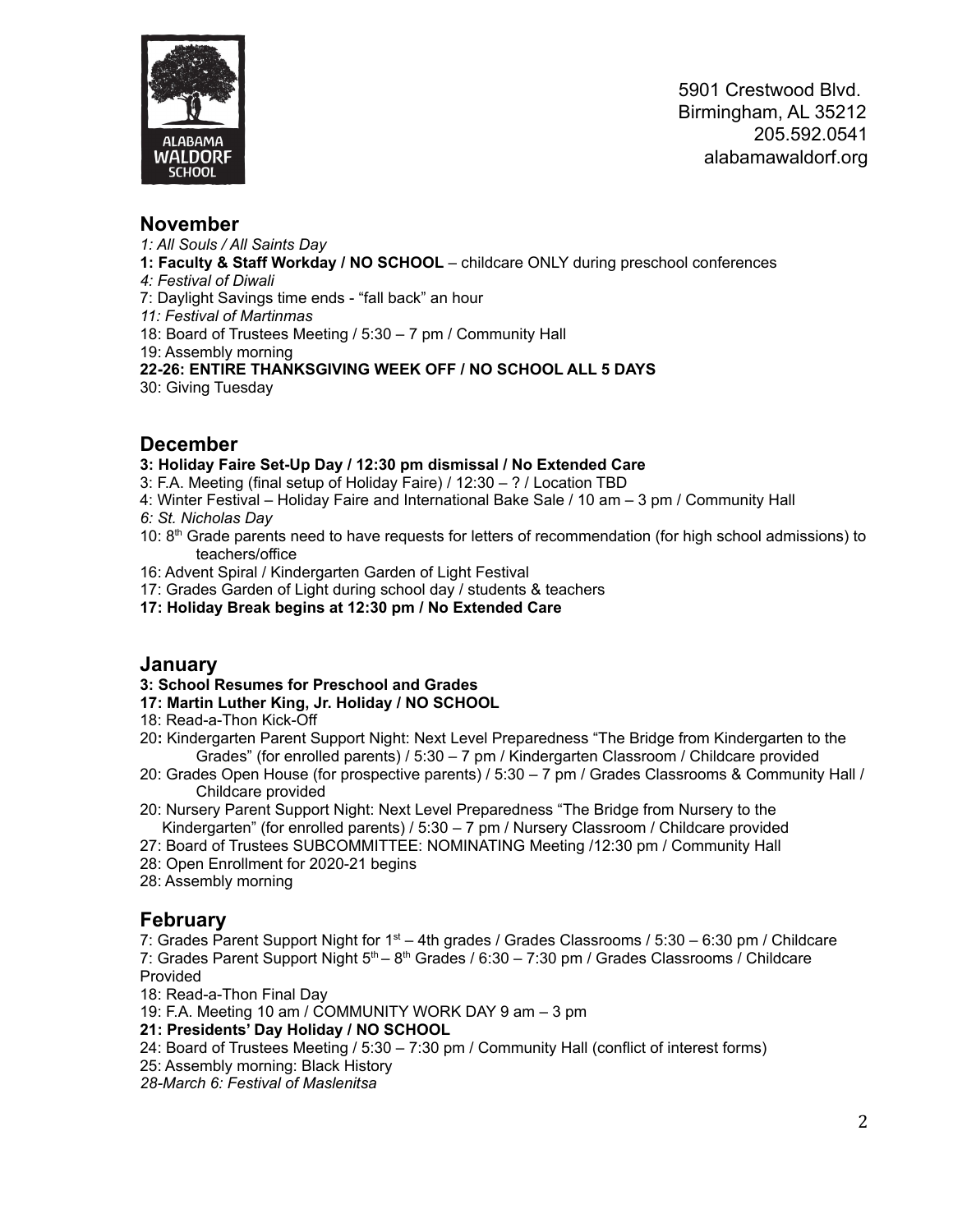

## **March**

- 5: Annual Fundraiser Gala / 5 9 pm
- 7: Kindergarten Parent Support Night 5:30 7 pm / Kindergarten Classroom / Childcare provided
- 7: Nursery Parent Support Night / 5:30 7 pm / Childcare provided
- 13: Daylight Savings Time "Spring ahead" one hour
- 17: Board of Trustees Strategic Planning Subcommittee Meeting / 12:30 pm / Community Hall
- 18: Assembly morning
- *18-19: Festival of Holi*
- 18: Spring Festival Colors and Dancing / 2:30 pm
- **21-25: Spring Break / NO SCHOOL**
- 28: School Resumes

### **April**

#### **15: Good Friday NO School**

- **18: Faculty & Staff Workday / NO SCHOOL** childcare ONLY during preschool conferences
- 21: Spring Concert & Reception for Grades 1 8 / 5:30 7 pm
- 23: F.A. Meeting 10 am / COMMUNITY WORK DAY 9 am 3 pm
- 28: Board of Trustees Nominating Subcommittee Meeting /12:30 pm / Community Hall
- 29: Assembly morning

#### **May**

- 2-6: Screen-Free Week
- 5: Kindergarten Mother's Day Tea / 9 10 am / Community Hall

#### **6: May Day / NO SCHOOL**

- 7: FA Meeting 10 am featuring Screen-Free Week
- 12: Rising First Grade Tea / 3:30 4:30 pm / Community Hall
- 14: AWS Fest 2022
- 26: Whole School Closing Ceremony & Graduation / 5:30 7 pm / location tbd
- **27: Last Day of School**

Nursery Closing Ceremony / 8:30 am **No Child Care for Nursery** Kindergarten Closing Ceremony / 9:30 am **No Child Care for Kindergarten** Grades Program ends at 12:30 pm / **No Extended Care**

#### **30: Memorial Day Holiday / NO SCHOOL**

31-June 1: Inclement Weather Snow Days, if necessary (note that we do not make up days declared as federal emergency days by the Governor)

#### **June**

6: Summer Program begins *24: Festival of St. John's Tide* 24: Summer Festival - Cook-Out and Music / 5:30 pm

#### **July**

COMMUNITY WORK DAY tbd 28: AWS BOARD of Trustees MEETING 5:30 29: Summer Program Ends